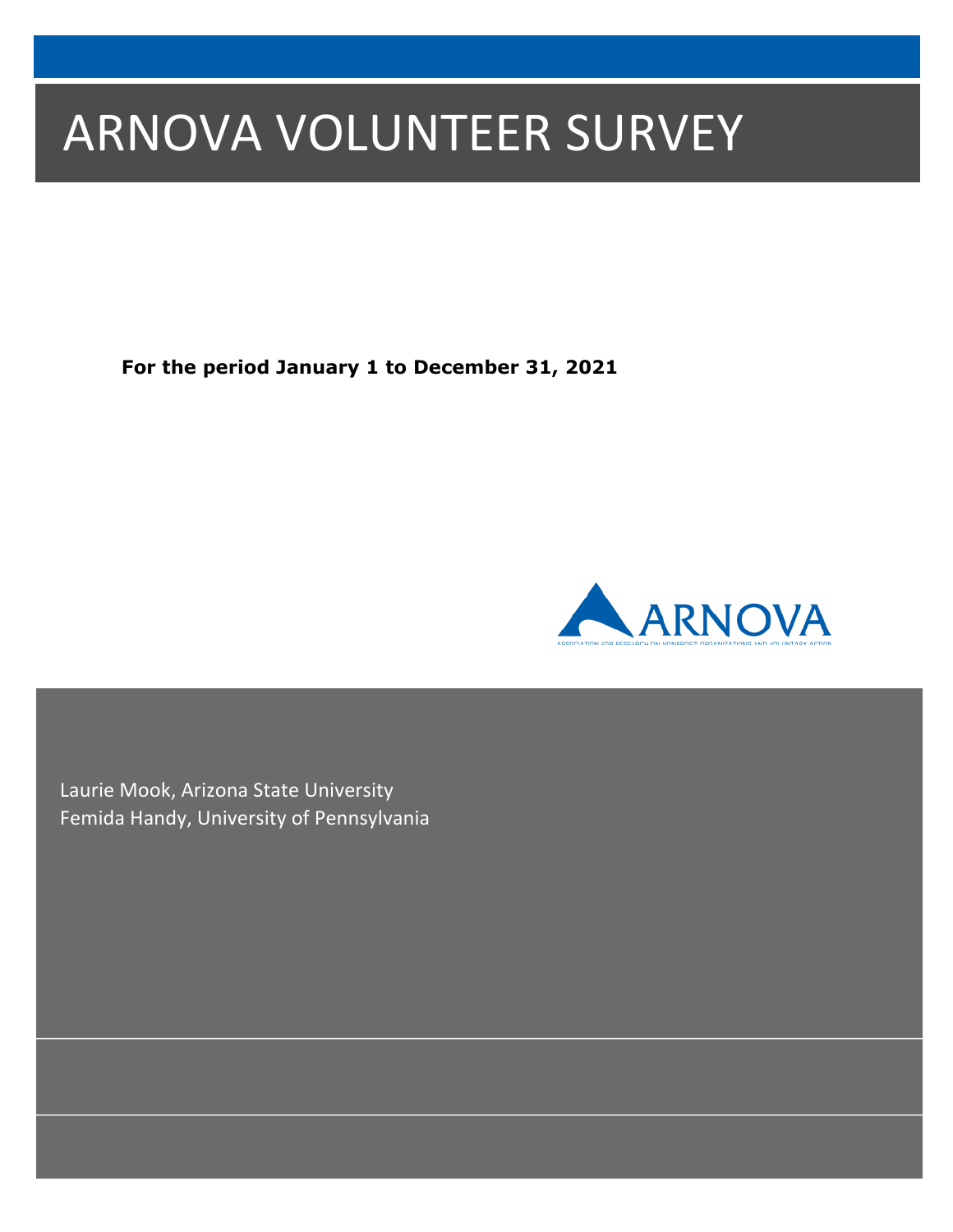# **EXECUTIVE SUMMARY**

# **ARNOVA VOLUNTEER CONTRIBUTIONS SURVEY covering the period**

## **January 1 to December 31, 2021**

The 2021 survey on the volunteer contributions of ARNOVA volunteers was conducted by Laurie Mook, Arizona State University, and Femida Handy, University of Pennsylvania. The survey covered the period January 1 to December 31, 2021.

Data were collected the period January 20 to March 9, 2022 by an electronic survey that was administered through Survey Monkey to 1,112 ARNOVA members. Of these, 210 were known volunteers (for instance, board, committees, special interest groups). Seven persons opted out and 31 emails bounced. The final number of respondents was 175 with 3 surveys not substantially completed leaving a total of 172 respondents, a response rate of 16%. The response rate of known volunteers was 42%.

The key results of the survey for the fiscal period January 1 to December 31, 2021 were:

- § Hours reported by respondents totaled 5,491.5. Volunteer hours for NVSQ activities were analyzed separately resulting in an addition of 6,611 hours, for a grand total of **12,102.5.** This is the equivalent of **5.8** full-time equivalent positions.
- § Non-reimbursed out-of-pocket expenses were reported to be **\$1,338.**
- Total contributions in monetary terms were the equivalent of an estimated **\$589,755** for hours volunteered and **\$1,338** in non-reimbursed out-ofpocket expenses, for a total of **\$591,093**.1

 $<sup>1</sup>$  All monetary figures are reported in USD.</sup>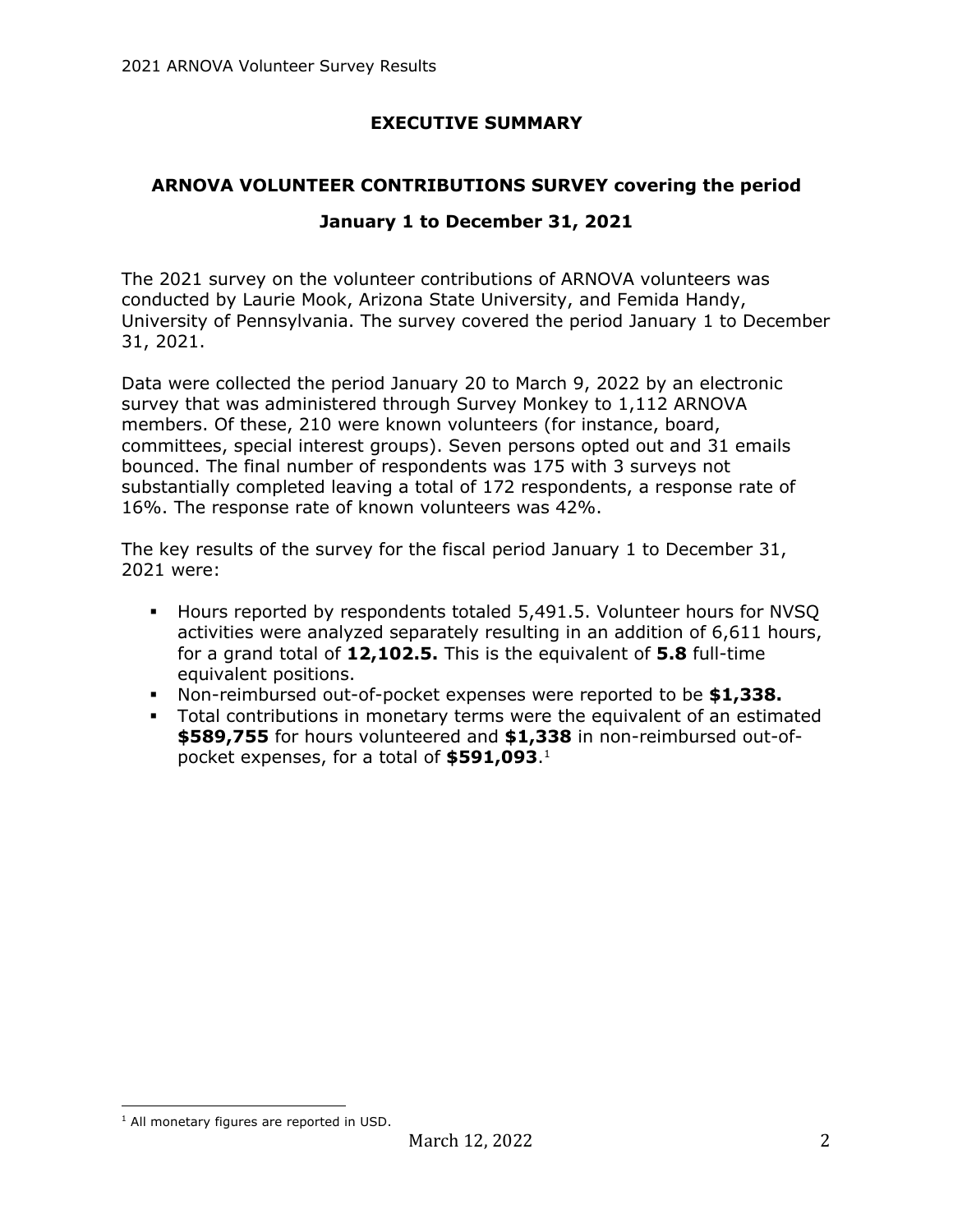#### **ARNOVA VOLUNTEER CONTRIBUTIONS SURVEY covering the period January 1 to December 31, 2021**

The University of Toronto in association with ARNOVA conducted the first online survey on the volunteer contributions of ARNOVA volunteers, undertaken in response to a motion passed at the 2004 ARNOVA membership meeting. It was to account for the contribution of members' volunteer activities to ARNOVA's health and vitality.

At the 2008 ARNOVA conference in Philadelphia, there was a motion put forth and passed in the membership meeting to continue this process and recognize volunteer contributions in the annual report. To do this, an online survey is conducted yearly, asking questions about volunteer activities with ARNOVA.

The 2021 survey was conducted by a team consisting of Laurie Mook, Arizona State University, and Femida Handy, University of Pennsylvania.

#### **Respondent Characteristics**

Data were collected the period January 20 to March 9, 2022 by an electronic survey that was administered through Survey Monkey to 1,112 ARNOVA members. Of these, 210 were known volunteers (for instance, board, committees, special interest groups). Seven persons opted out and 31 emails bounced. The final number of respondents was 175 with 3 surveys not substantially completed leaving a total of 172 respondents, a response rate of 16%. The response rate of known volunteers was 42%.

## **Findings: Hours reported on the surveys**

Of the 172 respondents, 122 (71%) indicated they had volunteered in the period January 1 to December 31, 2021. A total of 5491.5 hours was reported through the survey (see Table 1).

In addition, hours were contributed to the association journal, *Nonprofit and Voluntary Sector Quarterly* (NVSQ) by ARNOVA members and non-members. For each submission, there are 3 reviewers, and, on average, a paper that is sent back for revisions is submitted 3 times before it is published. For 2021, NVSQ processed 513 submissions. To estimate the number hours contributed to NVSQ, we estimated 15 hours for each paper, for a total of 7,695 hours. As 59 respondents to the survey already indicated contributions totaling 1,084 hours related to reviewing manuscripts for NVSQ, we added an additional 6,611 hours to the hours from the survey. The total of hours therefore was **12,102.5**.